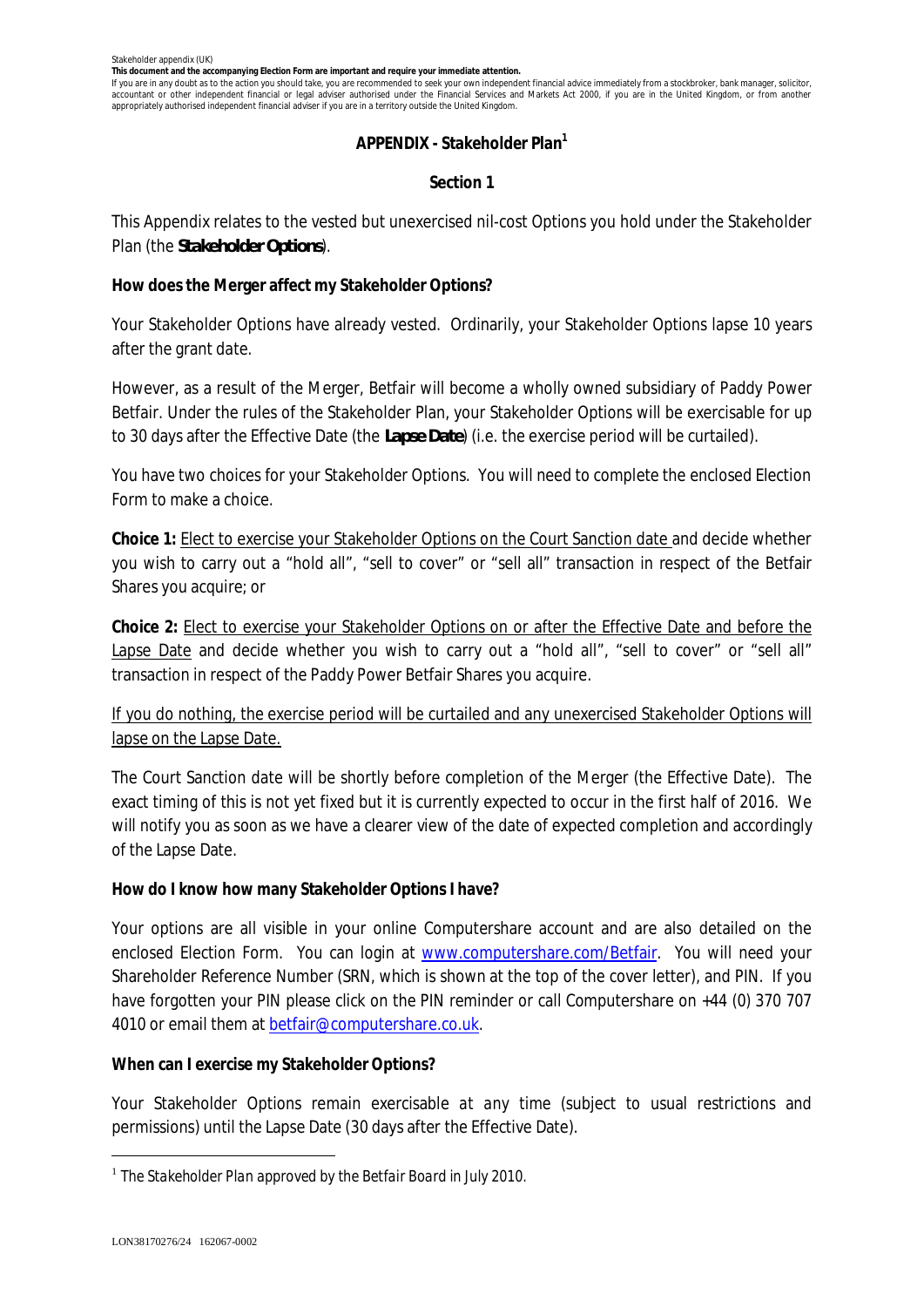Any unexercised Stakeholder Options will lapse on the Lapse Date (30 days after the Effective Date).

**How do I exercise my Stakeholder Options?**

You can log on to your Computershare account any time between now and shortly before the Court Sanction date to exercise your Stakeholder Options as they have already vested. We will let you know the exact deadline for online exercising of vested Stakeholder Options in due course.

**Choice 1:** If you wish to exercise your Stakeholder Options on the Court Sanction date you need to tick Box 1A, Box 1B or Box 1C on the enclosed Election Form and return it to Computershare offline.

Should you choose to exercise your Stakeholder Options on the Court Sanction date and choose to 'hold all' (Box 1C) then the Betfair Shares that you acquire will be transferred to Paddy Power Betfair under the Scheme and you will then receive the same consideration for your Betfair Shares as other Betfair Shareholders - which is 0.4254 Paddy Power Betfair Shares for each Betfair Share you hold. If you elect to 'hold all' you must ensure that you have transferred to Computershare an amount in cleared funds sufficient to meet any income tax withholding obligations that arise on exercise of your Stakeholder Options by no later than 5 working days before the Court Sanction date. If Computershare does not receive sufficient cleared funds by this deadline, you will be deemed to have elected a 'sell to cover' transaction. Computershare will contact you to confirm the deadline and the amount that you need to transfer and to provide details of how to make a transfer of funds to Computershare.

Should you choose to exercise your Stakeholder Options on the Court Sanction date and choose either a 'sell to cover' (Box 1B) or 'sell all' (Box 1A) transaction then the following will occur:

- · 'sell to cover': the Company will use all reasonable efforts to arrange a sale of a sufficient number of your Betfair Shares to meet any income tax and social security withholding obligations that arise on exercise. The remaining Betfair Shares will be subject to the terms of the Merger (as described above). There can be no guarantee that the sale will be possible, in which case it may be necessary for the resulting Paddy Power Betfair Shares which you will receive under the Merger to be sold as soon as reasonably practicable after completion of the Merger.
- · 'sell all': the Company will use all reasonable efforts to arrange a sale of all the Betfair Shares you acquire prior to completion of the Merger but there can be no guarantee that this will be possible, in which case it may be necessary for the resulting Paddy Power Betfair Shares which you receive under the Merger to be sold as soon as reasonably practicable after completion of the Merger.

Sufficient funds to meet any tax and social security withholding obligations that arise on exercise of your Stakeholder Options will be deducted from the sale proceeds due to you as a result of the sale of your Betfair Shares or, if necessary, your Paddy Power Betfair Shares.

Please refer to Section 2 below for some general information about the tax implications of exercising your Stakeholder Options at this time.

**Choice 2:** If you wish to exercise your Stakeholder Options on or after the Merger becomes effective and before the Lapse Date, you need to tick Box 2 on the Election Form and return it to Computershare offline. At the time you choose to exercise your Stakeholder Options, you will need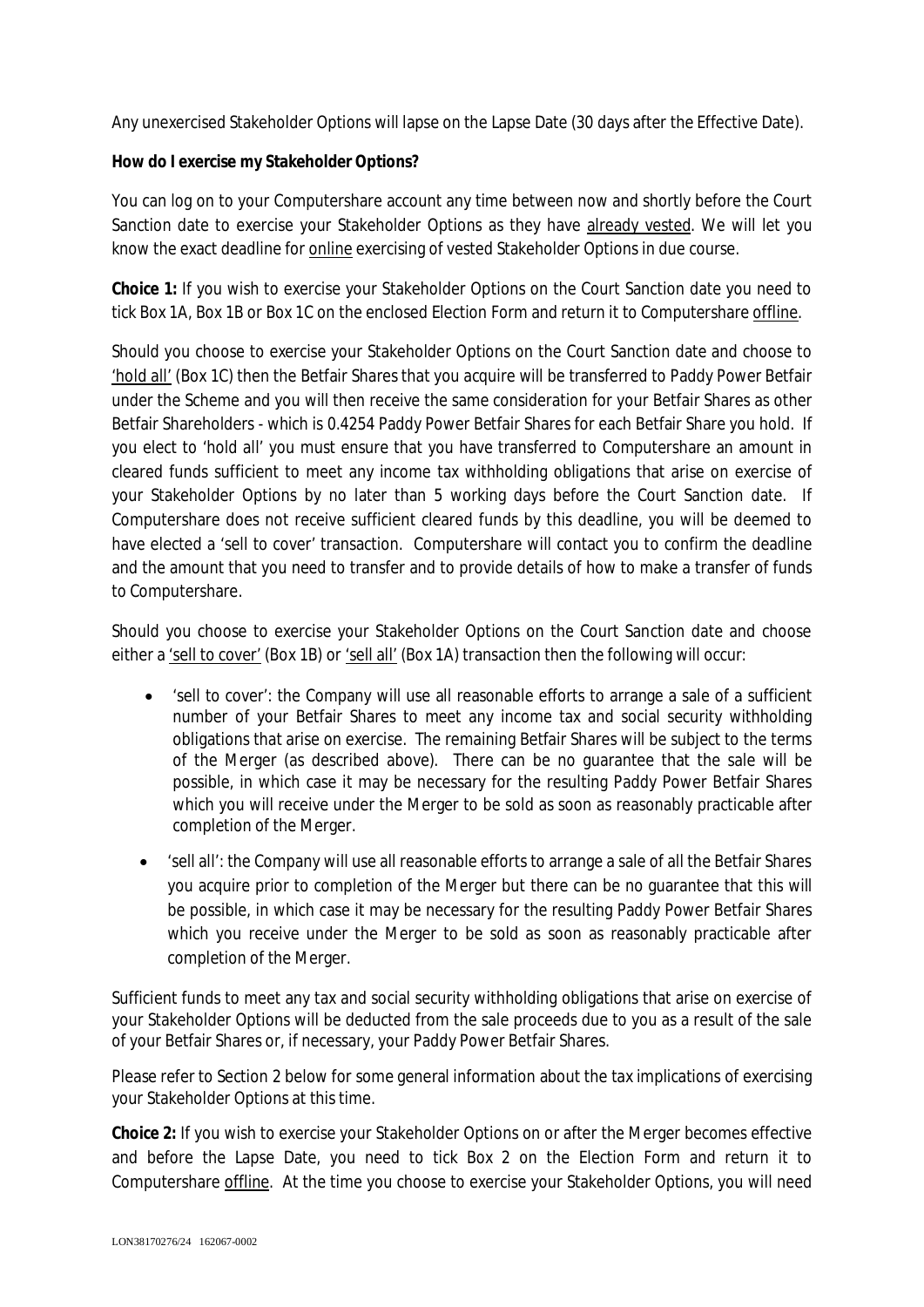to instruct Computershare offline directly by completing an Exercise Form and, if relevant, following the insider process (see below).

The effect of exercising during this period is the same as described above save that, if you elect 'sell to cover' or 'sell all' then this instruction will be carried out in relation to the Paddy Power Betfair Shares which you will receive automatically in exchange for your Betfair Shares.

Please refer to Section 2 below for some general information about the tax implications of exercising your Stakeholder Options at this time.

**What happens if I take no action?**

If you do not take any action, your Stakeholder Options will lapse on the Lapse Date.

# **Election Form**

The Election Form which is enclosed in this pack must be completed in order for Computershare to be able to complete an exercise transaction at the time that you specify.

# **Exercise Form**

If you choose to exercise your Stakeholder Options on or after the Effective Date and before the Lapse Date, then you will also need to complete and submit the Exercise Form to Computershare prior to the date on which you wish to exercise. The Exercise Form can be downloaded from your Computershare account or Betfair Today. If you complete the Election Form to indicate that you intend to exercise your Stakeholder Options on or after the Effective Date and before the Lapse Date and Computershare does not receive your Exercise Form, you will be deemed to have elected to exercise your Stakeholder Options on the last possible exercise date before the Lapse Date and to have elected a 'sell to cover' transaction.

# **Insiders**

If you are an Insider please refer to the separate Insiders Appendix in this pack for important information that may impact your choices.

# **Settlement**

Should you have chosen to retain some or all of your shares (i.e. carried out a 'sell to cover' or 'hold all' transaction in relation to your Stakeholder Options) then the resulting Paddy Power Betfair Shares will be automatically transferred to your Computershare nominee account.

# **Leaving Betfair employment**

Please note that the choices described above do not apply to any Stakeholder Options that have already lapsed or would otherwise lapse (for example on leaving employment) before you have exercised your Stakeholder Option.

**What if the Merger does not complete?**

If the Merger does not happen, for whatever reason, your Stakeholder Options will continue just as they are currently and you will be able to exercise them subject to the rules of the Stakeholder Plan.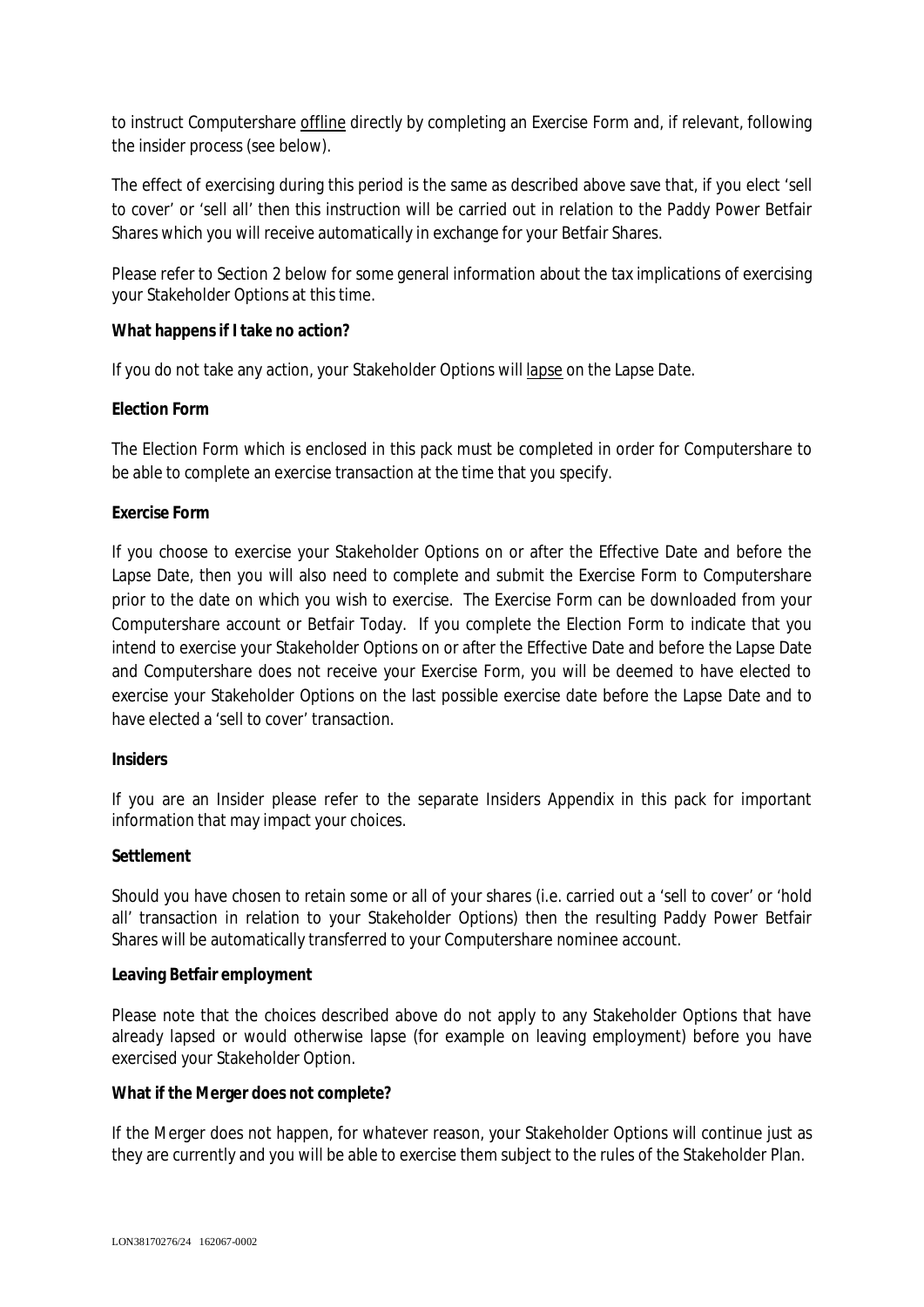# **Section 2**

# **Stakeholder Options - UK tax summary**

This Appendix contains a summary of the main UK tax implications of making the choices described in this Appendix for employees of Betfair. The summary is based on existing law and what Betfair and Paddy Power understand to be current HMRC practice as at 31 October 2015. The summary is intended as a general guide only and applies only to participants resident for tax purposes in the UK throughout the time between the date that the Stakeholder Options were granted to them and the time that they are exercised. It does not constitute tax advice to any individual participant. If you are in any doubt about your taxation position, or you are a resident or otherwise subject to taxation in a jurisdiction outside the UK and in particular if your tax residency has changed during the period between grant and exercise, you should consult your own tax adviser immediately.

## **Income tax and National Insurance contributions**

**Choices 1 and 2:**

If you exercise a Stakeholder Option, income tax and employees' National Insurance Contributions (*NICs*) will be payable on the market value of the Betfair Shares at the time of exercise (the *Option Gain*). The date of exercise will be the Court Sanction date if you elect Choice 1.

If you exercise your Stakeholder Option on or after the Effective Date (Choice 2), we expect the market value of a Betfair Share for this purpose to be equal to the market value of the consideration paid by Paddy Power under the terms of the Merger being, for each Betfair Share, 0.4254 Paddy Power Shares at the time the Stakeholder Options are exercised.

### **Capital gains tax (***CGT***)**

CGT is chargeable on your aggregate capital gains (less allowable losses) in a tax year to the extent they exceed your CGT annual exemption in the relevant tax year. For the tax year ending 5 April 2016, the annual exemption is £11,100.

The CGT rules are complicated. However, in summary, on the disposal of shares any gain will normally be calculated as the difference (if any) between the disposal proceeds and the "base cost" of the shares being disposed of.

The "base cost" of a Betfair Share acquired on the exercise of a Stakeholder Option will normally be equal to the amount on which tax is payable. The base cost of a Betfair Share acquired on the exercise of a Stakeholder Option should therefore be equal to its market value on the date of exercise. The market value of a Betfair Share acquired from the exercise of a Stakeholder Option on or at any time before the Court Sanction will be derived from the quoted price for a Betfair Share. The market value of a Betfair Share acquired from the exercise of a Stakeholder Option on or after the Effective Date until the Lapse Date, is expected to be derived from 0.4254 of the quoted price for a Paddy Power Betfair Share.

However, for CGT purposes there are share identification rules (described briefly below) that determine which shares you are deemed to have disposed of.

**Choice 1:** If you exercise your Stakeholder Options **on the Court Sanction date** and you elect a 'sell all' or 'sell to cover' transaction, the sale of your Betfair Shares either in whole (if you elect to 'sell all') or to meet income tax and NICs liabilities (if you elect to 'sell to cover') will be a disposal for CGT purposes. No chargeable gain is expected to arise if the Betfair Shares are sold on the same day as the Stakeholder Option is exercised. However, whilst the Company will use all reasonable efforts to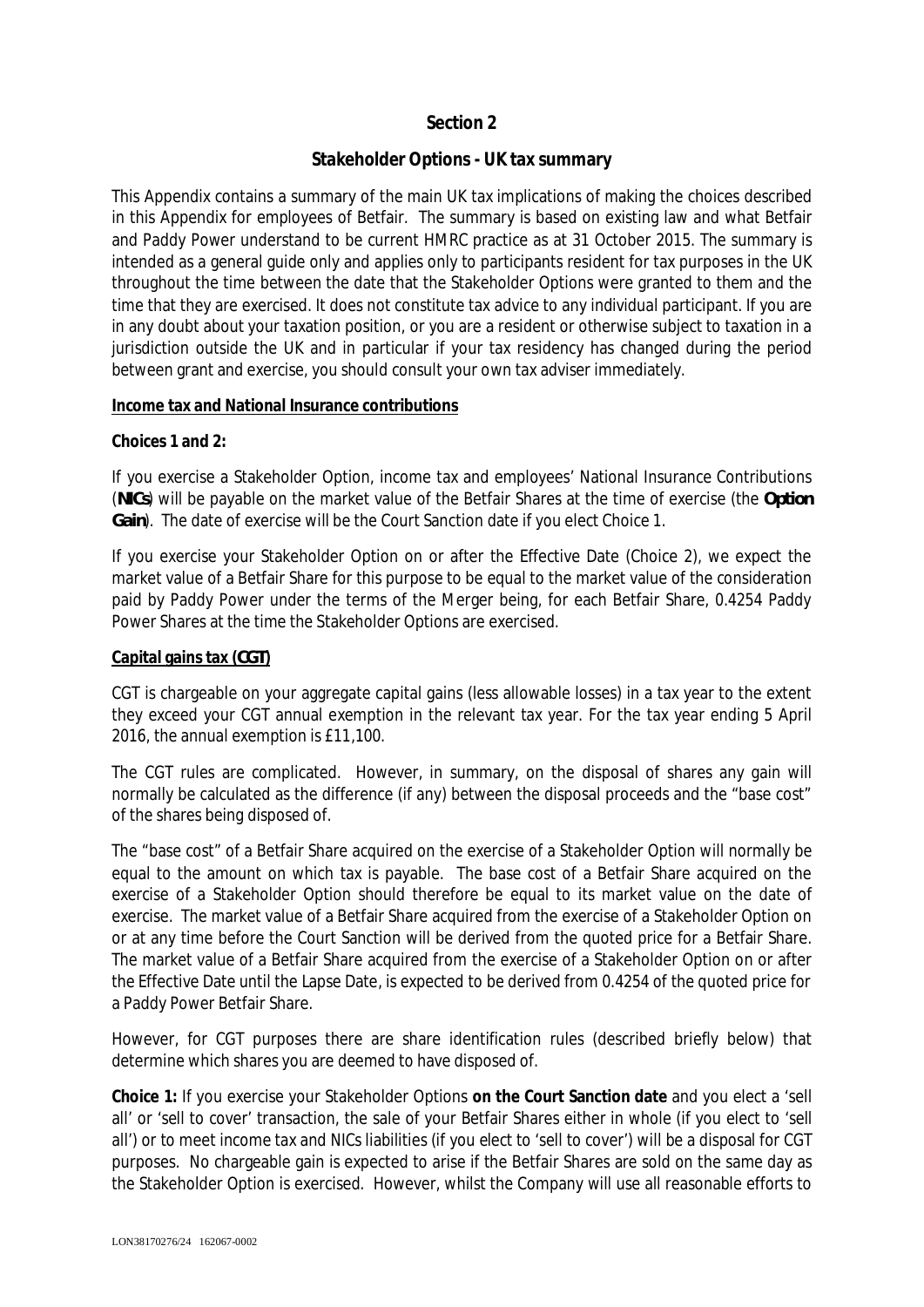arrange a sale on this basis there can be no guarantee that this will be possible and it is possible that a chargeable gain (or loss) may arise due to a change in the share price from the date of exercise to the date of the eventual sale.

If you elect to 'hold all' or 'sell to cover', receipt of the Paddy Power Betfair Shares under the Scheme in exchange for the Betfair Shares you have not sold should not be treated for CGT purposes as a disposal of the Betfair Shares you acquire on the exercise of your Stakeholder Options. CGT may be payable on any later sale of the Paddy Power Betfair Shares you receive.

The exchange of the Betfair Shares which you acquire from the exercise of Stakeholder Options or other options or awards over Betfair Shares under the Betfair Employee Share Plans before the Scheme Record Time for Paddy Power Betfair Shares under the Scheme should be treated as a reorganisation for the purposes of CGT. This means you should not be treated as having made a disposal of your Betfair Shares for CGT purposes as a result of the exchange, and the Paddy Power Betfair Shares issued to you should be treated as the same asset as the relevant Betfair Shares. The Paddy Power Betfair Shares should therefore have the same base cost for CGT purposes as the Betfair Shares they replace. The above treatment will apply only if the exchange is effected for bona fide commercial reasons and does not form part of arrangements of which the main purpose, or one of the main purposes, is an avoidance of a liability to capital gains tax or corporation tax. You are advised in this regard that HMRC has granted clearance under section 138 of the Taxation of Chargeable Gains Act 1992.

## **Choice 2:**

If you exercise your Stakeholder Options **on or after the Effective Date** you will automatically receive Paddy Power Betfair Shares in exchange for the Betfair Shares you acquire on the exercise of your Stakeholder Options. Receipt of the Paddy Power Betfair Shares in exchange for the Betfair Shares should not be treated for CGT purposes as a disposal of those Betfair Shares.

The exchange of the Betfair Shares which you acquire from the exercise of Stakeholder Options for Paddy Power Betfair Shares should be treated as a reorganisation for the purposes of CGT. This means you should not be treated as having made a disposal of your Betfair Shares for CGT purposes as a result of the exchange, and the Paddy Power Betfair Shares issued to you should be treated as the same asset as the relevant Betfair Shares. The Paddy Power Betfair Shares should therefore have the same base cost for CGT purposes as the Betfair Shares they replace. The above treatment will apply only if the exchange is effected for bona fide commercial reasons and does not form part of arrangements of which the main purpose, or one of the main purposes, is an avoidance of a liability to capital gains tax or corporation tax. You are advised in this regard that HMRC has granted clearance under section 138 of the Taxation of Chargeable Gains Act 1992.

If you elect a 'sell all' or 'sell to cover' transaction, the sale of your Paddy Power Betfair Shares either in whole (if you elect to 'sell all') or to meet income tax and NICs liabilities (if you elect to 'sell to cover') will be a disposal for CGT purposes. No chargeable gain is expected to arise if the Paddy Power Betfair Shares are sold on the same day as the Stakeholder Option is exercised.

If you elect a 'hold all' or 'sell to cover' transaction, CGT may be payable on any later sale of the Paddy Power Betfair Shares which you retain.

#### **CGT identification rules**

CGT identification rules can, in certain circumstances, affect the calculation of any CGT liability. This is a complex area and you are strongly advised to get specialist independent financial advice. For further information, visit: